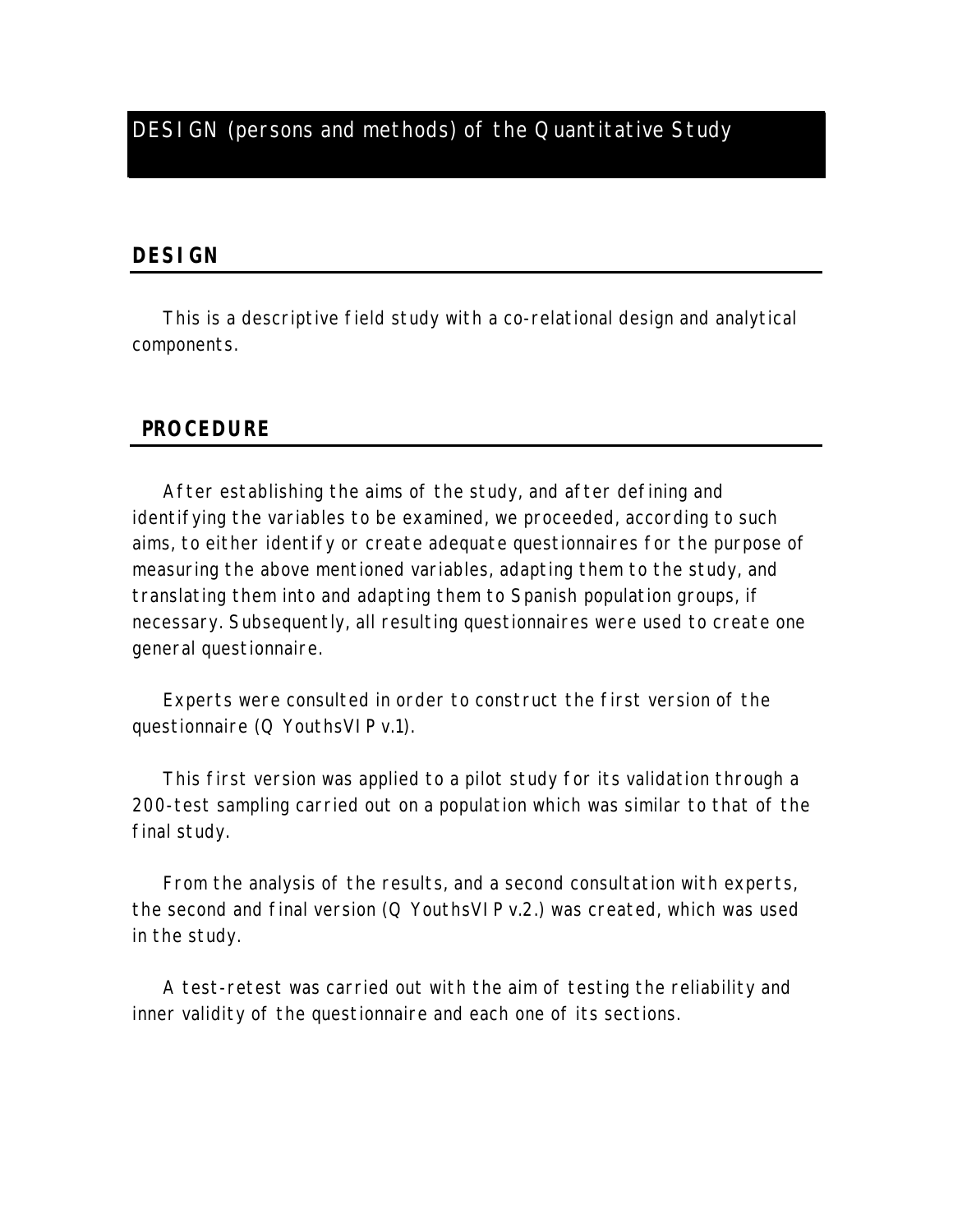## **SUBJECTS: SAMPLE AND POPULATION GROUP SUBMITTED TO STUDY**

The sample group for our research is made up of students from Spanish secondary schools and their counterparts from the rest of the countries involved.

In the case of the Spanish study, all subjects were studying in Schools of Secondary Education (SSE) from the province of Alicante, and composed a finite population group of 26,689 students, as distributed among the 104 SSE's existing in this province.

### *Determination of the sampling*

The formula which was used to calculate the sampling scope was defined on the basis of the most unfavourable situation (p/q=50/50). Having selected a ±3 margin of error and a degree of reliability of 95.5%, the total number of questionnaires that were to be administered for the sample to be representative enough amounted to 680, plus a reserve of 68 (10%), all of which added up to 748 questionnaires.

A random sampling by conglomerates was proposed with a previous stratification based on the socioeconomic level, the definition –in three levels– of which was made by a group of professors belonging to an association called *Timoneda* , which also is collaborating in the programme. This was done according to the characteristics of the district where the school was located and the overall socioeconomic status of its students.



#### *Sample for the study*

The overall final sample consisted of **1,575** questionnaires that were properly administered and filled in, in three different countries and in a total of 29 educational institutions involved in the sampling. This, according to a pre-estimate, guaranteed an α≤0.05 for calculating prevalence and an  $\alpha \le 0.05$  and 1- $\beta \ge$ 0.80 for contrasting the hypothesis,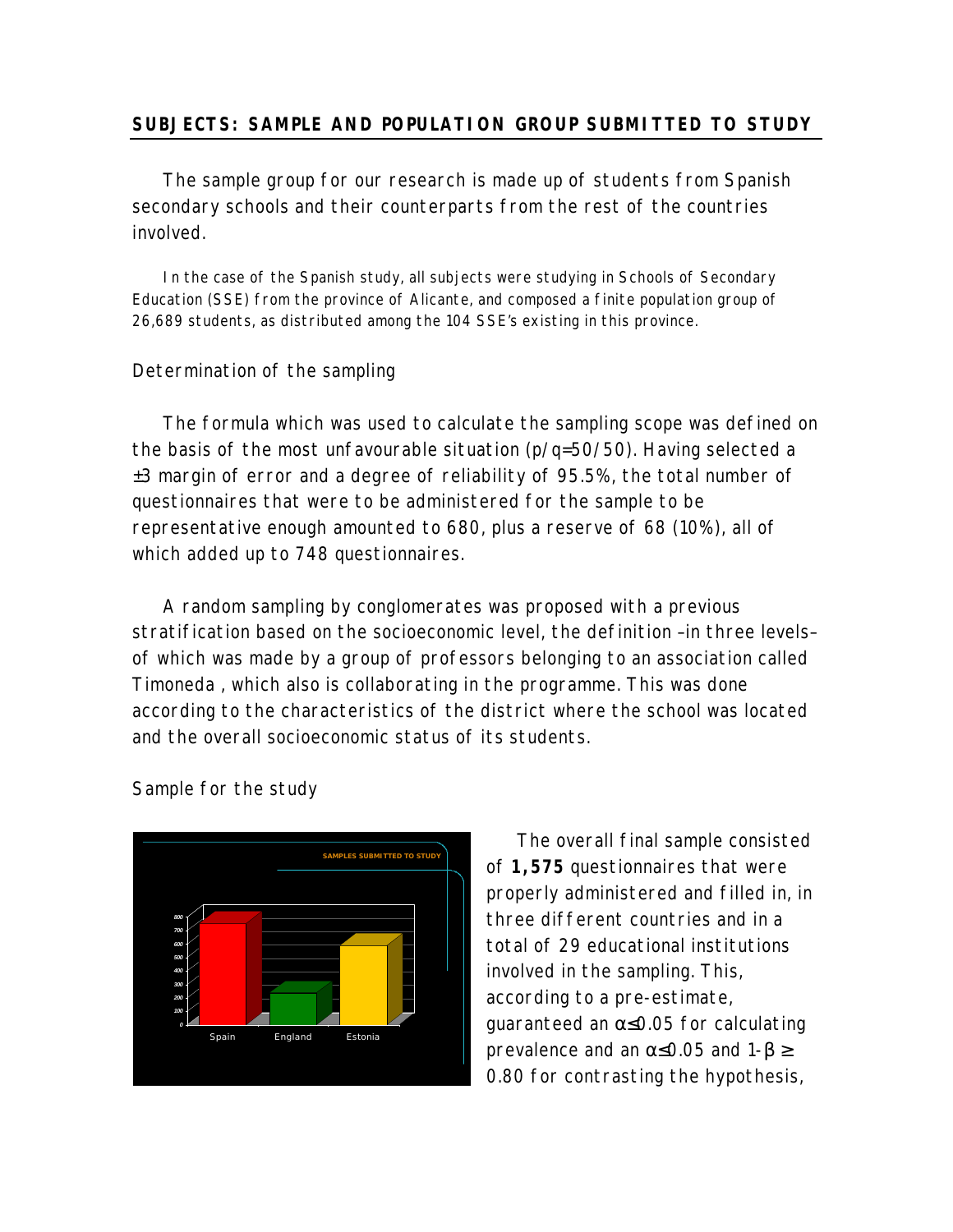for the purpose of the overall study and with respect to two out of the three sub-samples obtained.

The overall sample from Estonia consisted of **588** questionnaires that were administered in 9 educational institutions; the sample from England was made up of **236** questionnaires obtained in 4 educational institutions. In order to obtain the Spanish sample, a random sampling by conglomerates was conducted that included 16 SSE's, all of which had been previously stratified according to their socioeconomic level. In these SSE's, a sample made up of **751** valid questionnaires was obtained with the following composition:

| D.           | Intermediate-low/low socioeconomic level: |                                                               |  |
|--------------|-------------------------------------------|---------------------------------------------------------------|--|
|              |                                           | Number of SSE's: 4 Total number of valid questionnaires: 188. |  |
| $\mathbf{I}$ | Intermediate socioeconomic level:         |                                                               |  |
|              |                                           | Number of SSE's: 6 Total number of valid questionnaires: 300. |  |
| III          | Intermediate-high socioeconomic level:    |                                                               |  |
|              |                                           | Number of SSE's: 6 Total number of valid questionnaires: 263. |  |

# **INSTRUMENTS AND VARIABLES**

Firstly, on the basis of the above explained aims, the target concepts to be addressed in the questionnaire were selected: demographic characteristics, sexual roles, perceived health, family dysfunctions, identity and preferences.

Secondly, those items or questionnaires that could contain such information were selected. The following are their main characteristics, as well as the technical details of the standardised instruments:

| Demographic      | Developed by us.                | Country, town, educational           |
|------------------|---------------------------------|--------------------------------------|
| characteristics  | Data from previous studies.     | institution, age, gender, country of |
|                  |                                 | origin, culture, family structure,   |
|                  |                                 | standing on the labour market and    |
|                  |                                 | parent's level of education.         |
| Sexual roles     | Maekus & cols. (1982)           | Sexual role depending on gender      |
| Perceived health | <b>National Health Survey</b>   | Physical and psychic health          |
| Family function  | Family APGAR (Smilkestein).     | Family dysfunction                   |
| <b>I</b> dentity | Questionnaire for evaluation of | Personal identity                    |
|                  | identity (Cheek, 1994)          | Social identity                      |
|                  |                                 | Collective identity                  |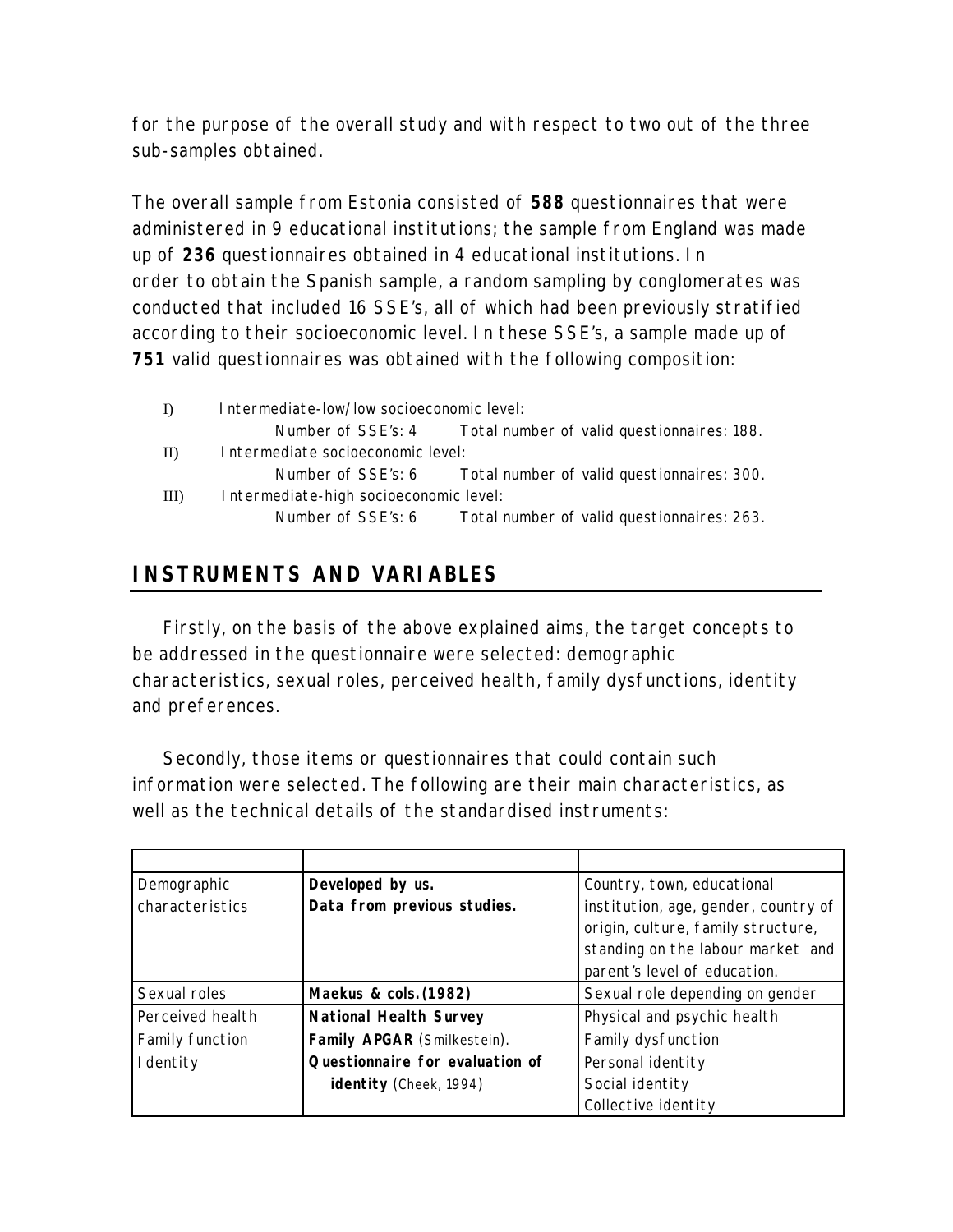| Preferences | Developed by ourselves /2002. | Preferences |
|-------------|-------------------------------|-------------|
|-------------|-------------------------------|-------------|

Finally, all of the above elements were integrated into one general questionnaire.

A **pre-test** was performed (n=200) in order to determine the feasibility of the study and detect potential problems concerning the administering of the questionnaire, its structure or contents, as well as its operational capacity.

When required, we were able to determine the feasibility and validity of those questionnaires that are part of the final instrument. In order to do so, we used a test/re-test correlation, Cronbach's  $\alpha$ , and a factorial analysis of main components with Varimax rotation.

• The scale of sexual roles

To examine individual variations in sexual roles, we used a scale developed by Markus and cols. (1982), who suggest its usefulness to study the role of certain schemes or stereotypes in the development of identity.

The scale contains 6 items that are to be marked by the subject involved from 1 to 10 using Likert's ordinal scale, and according to the level of identification with such items.

Correction of the scale: The authors suggest that those individuals who mark themselves very high (8-10) in two out of the three items that have been assigned an odd number, and who mark themselves moderately or low (1-7) concerning at least two even items, are highly feminine; those who mark themselves very high (8-10) in relation to two out of the three even items, and moderately or low (1-7) regarding at least two odd items, are highly masculine; those individuals who mark themselves in a similar way concerning both even and odd items are considered to be androgynous. According to the authors, there are two prototypes of androgynes: high androgynes are those individuals who mark themselves between 8 and 10 in relation to at least five out of the six items; low androgynes are those individuals who mark themselves between 1 and 7 concerning at least five items.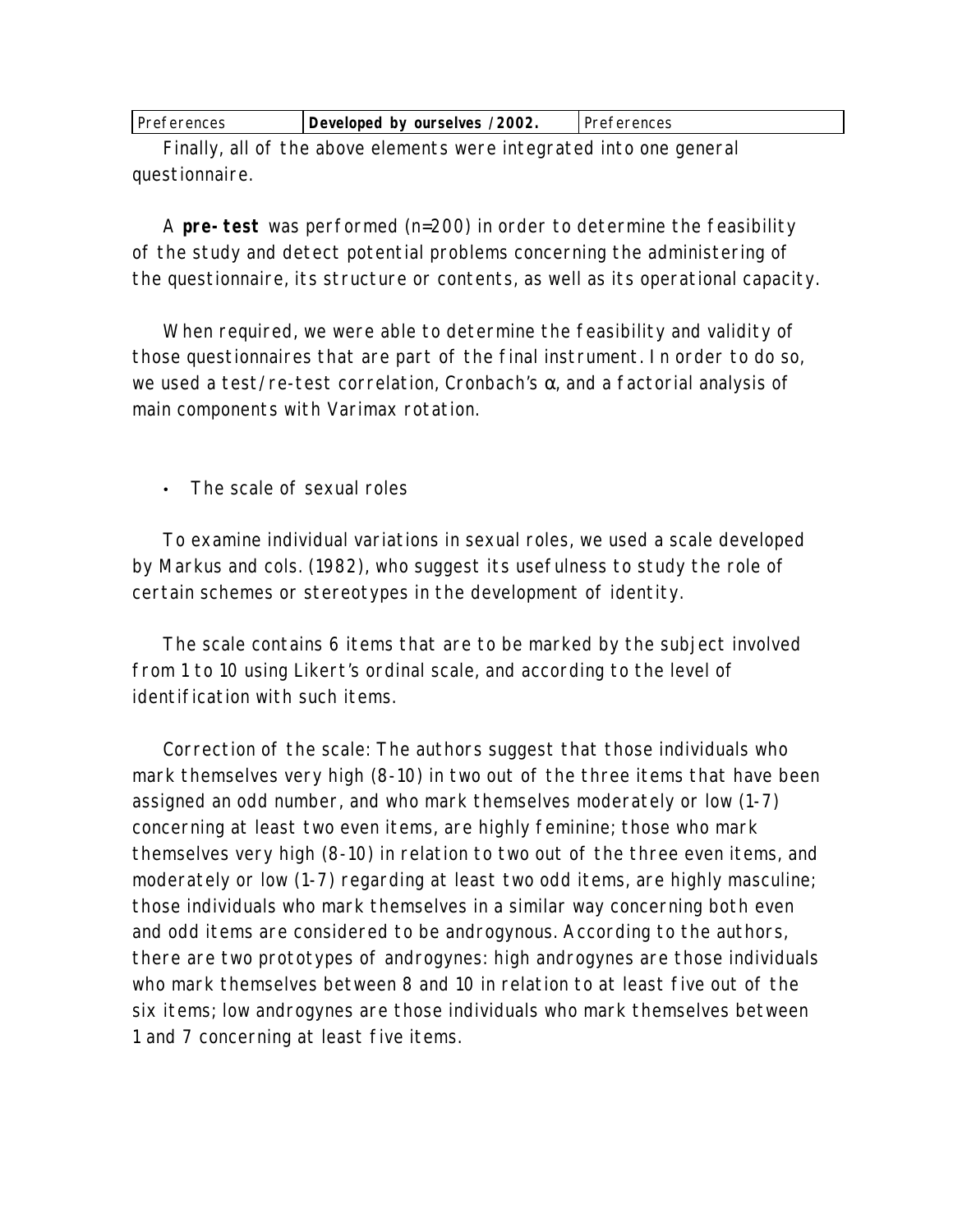• The Family APGAR Questionnaire

The Family APGAR Questionnaire consists of five items that reflect family dysfunction as perceived by the subject involved, by means of five variables linked to the functioning of the family. There are data supporting the use of the Family APGAR Questionnaire as a reliable and useful instrument to measure the degree of satisfaction with the functioning of the family.

Through a categorisation from 0 to 2, subjects relay their perceptions of five dimensions of the functioning of their families: 1) Satisfaction with the help received from the family; 2) Satisfaction with the way in which the family discusses matters and shares things; 3) Belief that the family accepts and supports their wishes; 4) Feeling that they are loved by their family; 5) Satisfaction with the time that the family and the subjects spend together.

A "serious dysfunction" is considered to exist in a family when we obtain 0- 3 after adding up the values of the five variables; it is considered that there is a "minor dysfunction" when the result of such adding-up lies between 4 and 6. The perception of the family is regarded to be functional when we obtain 7- 10.

• Questionnaire for evaluation of identity

This questionnaire was designed to examine those features of an identity which were understood to belong to the fields of social and personal identity. The authors of the questionnaire, Cheek et al., created it relying on the first version that they developed of this same questionnaire in 1981. The version used in this study was the **AIQ – IIIx**, which was the latest published version at the time this study was conducted.

The final instrument contains 35+1 items which describe different aspects of the identity. They are marked from 1 to 5 by means of Lickert's scale, on the basis of the following utterances: 1= They are of no importance to me; 2= They are of little importance to me; 3= They are of some importance to me; 4= They are of great importance to me; 5= They are of the utmost importance to me.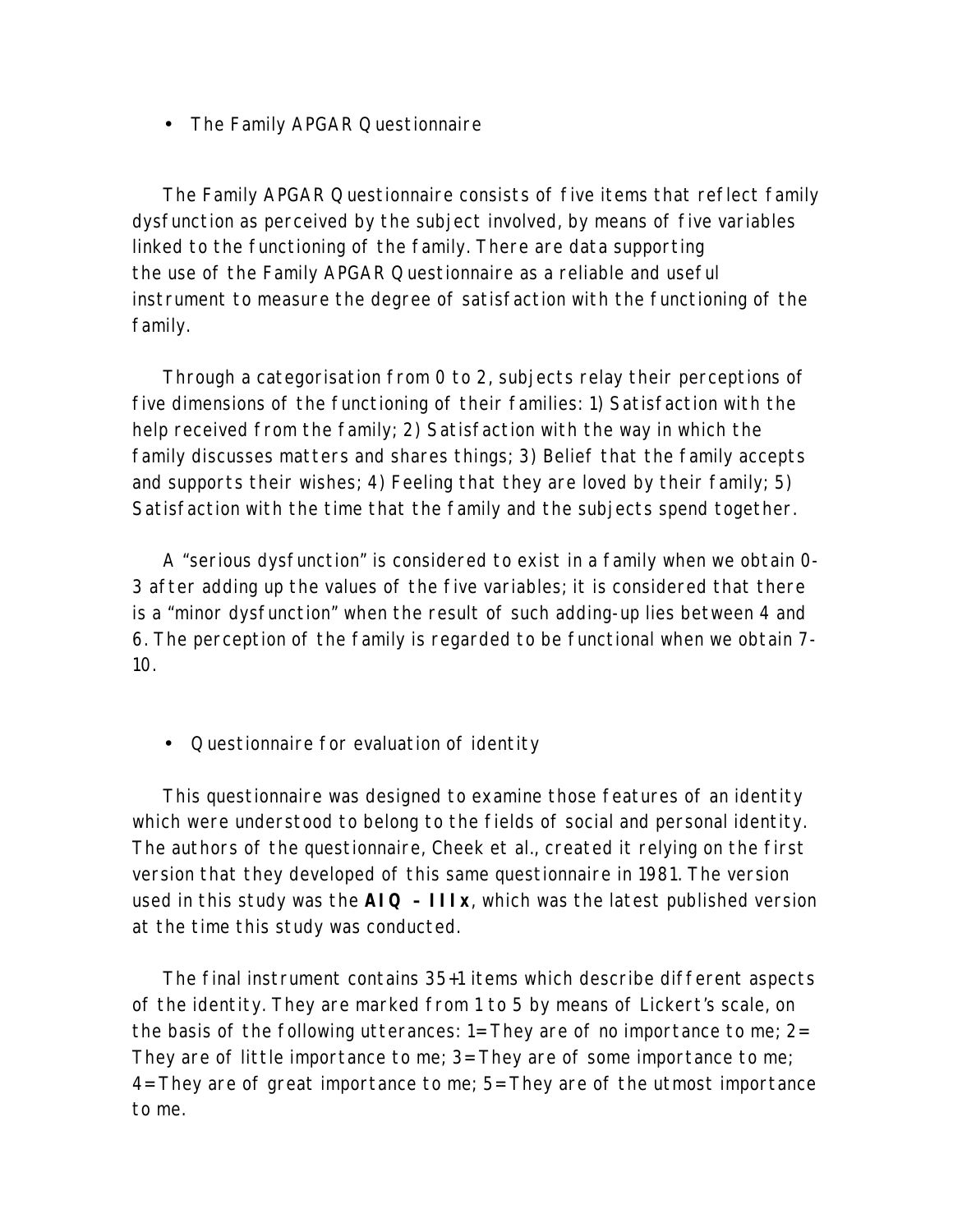The authors identify three dimensions of identity to be measured with this instrument: Personal Identity (PI) –through 10 items-, Social Identity (SI) -7 items-, and Collective Identity (CI) -8 items-, apart from 10 special items (11, in our case) that can be addressed separately.

Reliability: In the case of the English version, the inner reliability (Cronbach's  $\alpha$ ) of the sub-scales was: 0.84 (Personal Identity), 0.86 (Social Identity), and 0.68 (Collective Identity). In the Spanish version, the testretest reliability of each sub-scale was 0.61, 0.62 and 0.74, respectively (PI, SI, CI). The statistical significance was in all cases p<0.01.

The inner reliability of each sub-scale was 0.94, 0.87 and 0.82, respectively.

Validity: The English version of the scale shows only apparent validity. The Spanish version developed for the purpose of this study shows apparent validity, validity of concept, and validity of construct.

• Questionnaire for evaluation of preferences

This questionnaire was designed for the purpose of the study to measure those values which young people preferred.

The final instrument contains 37 utterances which describe activities/conducts to be evaluated by means of Lickert's 1-to-5 scale, according to the preferences of the person being polled: 1- "I don't like it at all, I think it's a very bad thing to do"; 2- "I don't like it, I think it's wrong"; 3-"I neither like it nor dislike it"; 4- "I like it, I think it's right"; 5- "I like it very much, I think it is absolutely right".

By resorting to the technique of the nominal group, and after two sessions with a group formed by 6 experts and two moderators, a second version of the test was constructed that resulted in the test's being divided into 7 dimensions: Individual Leisure (6 items), Collective Leisure (7 items), Relations of Proximity (4 items), Differentiation / Autonomy (7 items), Negative Health (tobacco/alcohol/narcotics), "Social" (4 items) and Violence (5 items).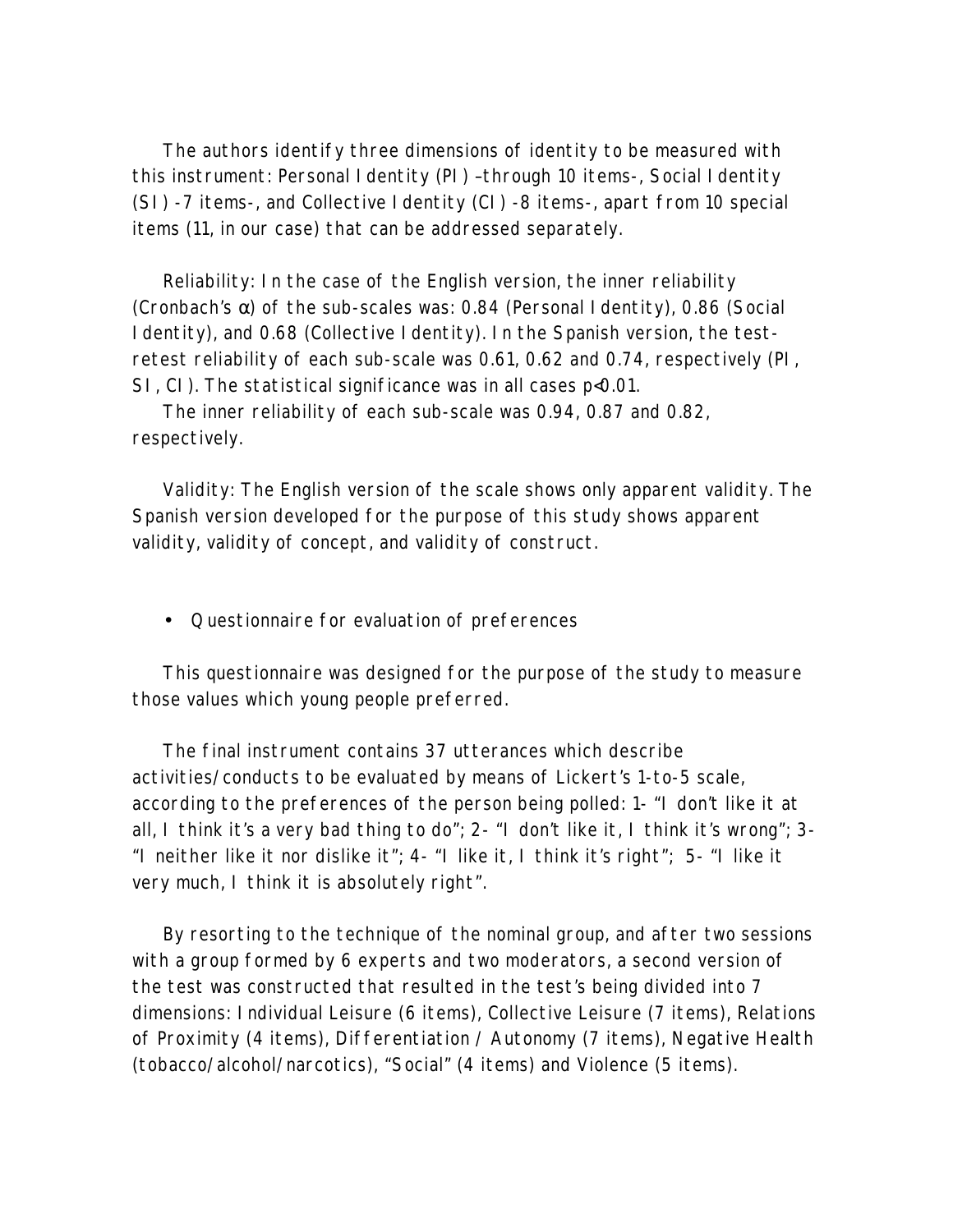Reliability: Test-retest reliability was calculated, and a coefficient of 0.78 (p<0.01) was obtained. Furthermore, a coefficient of Cronbrach's alpha reliability of 0.91 was obtained.

Validity: The questionnaire shows apparent validity, validity of concept, and validity of construct.

## **GATHERING OF DATA**

Data were gathered by applying and administering the questionnaire to subjects in a collective manner, in the classroom, by teachers, who had previously been instructed as to how to administer the questionnaire.

Data included the measurement of the above variables.

## **ANALYSIS OF DATA**

In order to analyse the results, the statistical package SPSS for Windows v. 7.5 was used. In estimating parameters, intervals of reliability were calculated at 95%. For drawing comparisons between groups, Pearson's χ2 test was applied in the case of qualitative variables, t of Student and ANOVA of one way were used in the case of quantitative variables, and Mann Whitney's U test was resorted to in the case of ordinal variables.